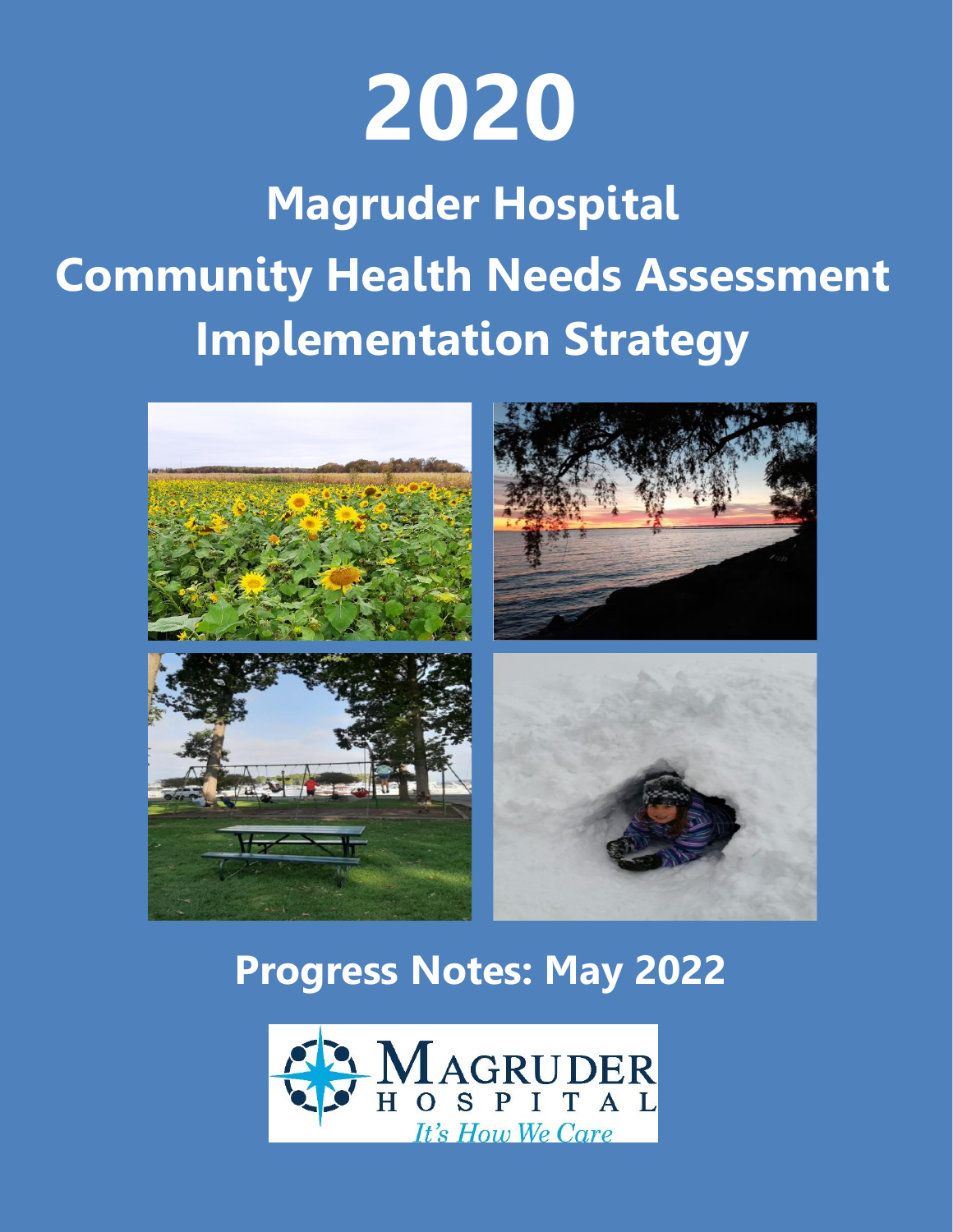#### **Historical Context**

This document was originally released in November 2020 in collaboration with various community partners throughout Ottawa County. Many of these items listed as Magruder Hospital being the Person/Agency Responsible for the implementation. In October 2021, Ottawa County partnered with Mental Health and Recovery Services Board of Seneca, Sandusky, and Wyandot counties and became the fourth county to partner with the board. This new partnership allowed for strategic revision of the goals and strategic priorities within Ottawa County. Meetings were held on 1/4/2022, 2/11/2022, and 4/28/2022 with Magruder Hospital, Ottawa County Health Department, and Mental Health Recovery Services Board of Seneca, Ottawa, Sandusky & Wyandot Counties to discuss revisions to the Community Health Implementation Strategy (also referred to the Community Health Improvement Plan). A progress report was created indicating current status in May 2022 of these priorities and indicates the updated Person/Agency Responsible. The intent of this report is to indicate progress on a quarterly basis until a new plan is created using an updated Community Health Needs Assessment, which is tentatively scheduled to be release in 2023.

#### **Members of revision committee**

Rachel Fall – Magruder Hospital Julie Georgoff – Magruder Hospital Nicole Williams – Mental Health Recovery Services Board Jerry Bingham – Ottawa County Health Department Katie Crowell – Ottawa County Health Department Joshua Niese – Ottawa County Health Department Michelle Veliz – Ottawa County Health Department

#### **Priority Topic: Mental Health and Addiction**

| <b>Priority Topic: Mental Health and Addiction</b>                                                                                                                                                                                                                                                                                                                                                                                                            |                                                                                                                               |                    |                                                                                                                                                                                                                                                                                                                                                                          |  |  |
|---------------------------------------------------------------------------------------------------------------------------------------------------------------------------------------------------------------------------------------------------------------------------------------------------------------------------------------------------------------------------------------------------------------------------------------------------------------|-------------------------------------------------------------------------------------------------------------------------------|--------------------|--------------------------------------------------------------------------------------------------------------------------------------------------------------------------------------------------------------------------------------------------------------------------------------------------------------------------------------------------------------------------|--|--|
|                                                                                                                                                                                                                                                                                                                                                                                                                                                               | Strategy 1: Mental health education                                                                                           |                    |                                                                                                                                                                                                                                                                                                                                                                          |  |  |
| <b>Action Step</b>                                                                                                                                                                                                                                                                                                                                                                                                                                            | Person/<br><b>Agency</b><br><b>Responsible</b>                                                                                | <b>Timeline</b>    | <b>Progress</b>                                                                                                                                                                                                                                                                                                                                                          |  |  |
| <b>Year 1:</b> Obtain baseline data on the number of<br>mental health trainings and education available to<br>Magruder Hospital clinicians and staff.<br>Identify gaps in existing programs and determine<br>training needs (ex: Crisis Intervention Training,<br>Mental Health First Aid, Question Persuade and Refer<br>[QPR], trauma informed care).<br>Partner with community agencies, such as the Mental<br>Health and Recovery Board and Ottawa County | Magruder Hospital,<br><b>Mental Health</b><br><b>Recovery Services</b><br>Board, Ottawa<br><b>County Health</b><br>Department | November<br>1,2021 | October 2021: In reviewing our annual education, there<br>are generally no mental health offerings. We have<br>reached out to two mental health providers in Ottawa<br>County and they are both willing to provide whatever<br>mental health education we care to have. We are<br>currently developing a list of topics that would best<br>serve our staff and patients. |  |  |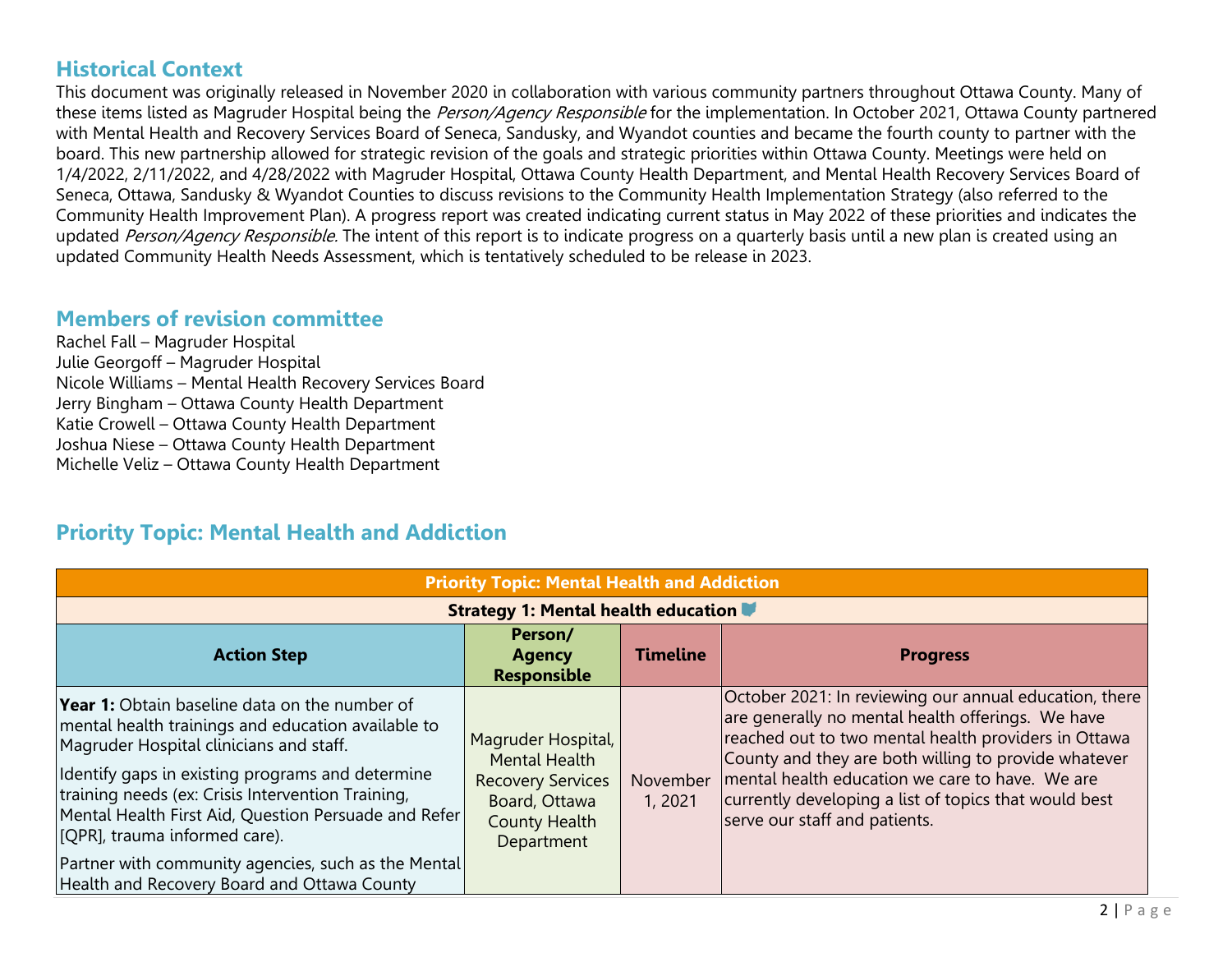| Health Department to assist with training<br>opportunities.                                                                                                                                                                                             |                     |                                                                                                                                                                                                                                                                                                                                                                                                                                                                                                                                                                                                                                                                                                         |
|---------------------------------------------------------------------------------------------------------------------------------------------------------------------------------------------------------------------------------------------------------|---------------------|---------------------------------------------------------------------------------------------------------------------------------------------------------------------------------------------------------------------------------------------------------------------------------------------------------------------------------------------------------------------------------------------------------------------------------------------------------------------------------------------------------------------------------------------------------------------------------------------------------------------------------------------------------------------------------------------------------|
| Year 2: Continue efforts of year 1.<br>Market available trainings to hospital staff. Explore<br>incentive options for participation.<br>Increase number of mental health training and<br>education available to Magruder staff by 25% from<br>baseline. | November<br>1, 2022 | May 2022: Due to the effects of the pandemic over the<br>course of the last two years, it has become increasingly<br>apparent that mental health education is necessary<br>within the community. The next step in assessing the<br>baseline information will be to broaden the survey of<br>all community stakeholders as opposed to just<br>Magruder Hospital services. This will be a goal for<br>reporting in 2022 in order to establish a better<br>baseline. Magruder Hospital offered a mental health<br>training for staff in March 2022, and the Ottawa County<br>Health Department has gone through grief therapy<br>training and Mental Health awareness training in March<br>and April 2022. |
| Year 3: Continue efforts of year 2.<br>Increase number of mental health training and<br>education available to Magruder staff by 50% from<br>baseline.                                                                                                  | November<br>1, 2023 |                                                                                                                                                                                                                                                                                                                                                                                                                                                                                                                                                                                                                                                                                                         |

| <b>Priority Topic: Mental Health and Addiction</b>                                                                                                                       |                                                                 |                    |                                                                                                                                                                                                                                                                                                                                                                                                                                                                                                                                                                                                                                                                                   |  |  |
|--------------------------------------------------------------------------------------------------------------------------------------------------------------------------|-----------------------------------------------------------------|--------------------|-----------------------------------------------------------------------------------------------------------------------------------------------------------------------------------------------------------------------------------------------------------------------------------------------------------------------------------------------------------------------------------------------------------------------------------------------------------------------------------------------------------------------------------------------------------------------------------------------------------------------------------------------------------------------------------|--|--|
|                                                                                                                                                                          | <b>Strategy 2: Increase safe disposal of prescription drugs</b> |                    |                                                                                                                                                                                                                                                                                                                                                                                                                                                                                                                                                                                                                                                                                   |  |  |
| <b>Action Step</b>                                                                                                                                                       | Person/<br><b>Agency</b><br><b>Responsible</b>                  | <b>Timeline</b>    | <b>Progress</b>                                                                                                                                                                                                                                                                                                                                                                                                                                                                                                                                                                                                                                                                   |  |  |
| <b>Year 1:</b> Gather baseline data on the number of local<br>practitioners and pharmacies providing information<br>on prescription drug abuse and collection locations. | <b>Ottawa County</b><br>Prevention<br>Coalition                 | November<br>1,2021 | October 2021: In the Fall of 2020, we re-introduced the<br>medication take back flyer for Ottawa County with the<br>7 locations where people can drop off meds. The flyers<br>were hung in the hospital and in the physician offices,<br>distributed to members of the Council of Health &<br>Social Concerns, and printed in the Senior Resources<br>County newsletter. The total weight of drug box<br>collections throughout the County in October 2021 was<br>293.6 lbs. The weight from 2020 was 319.54 lbs.<br>Discussion was had at the Drug Free Collaborative<br>meeting in October 2021 that there are sometimes<br>issues with the collection process and boxes at the |  |  |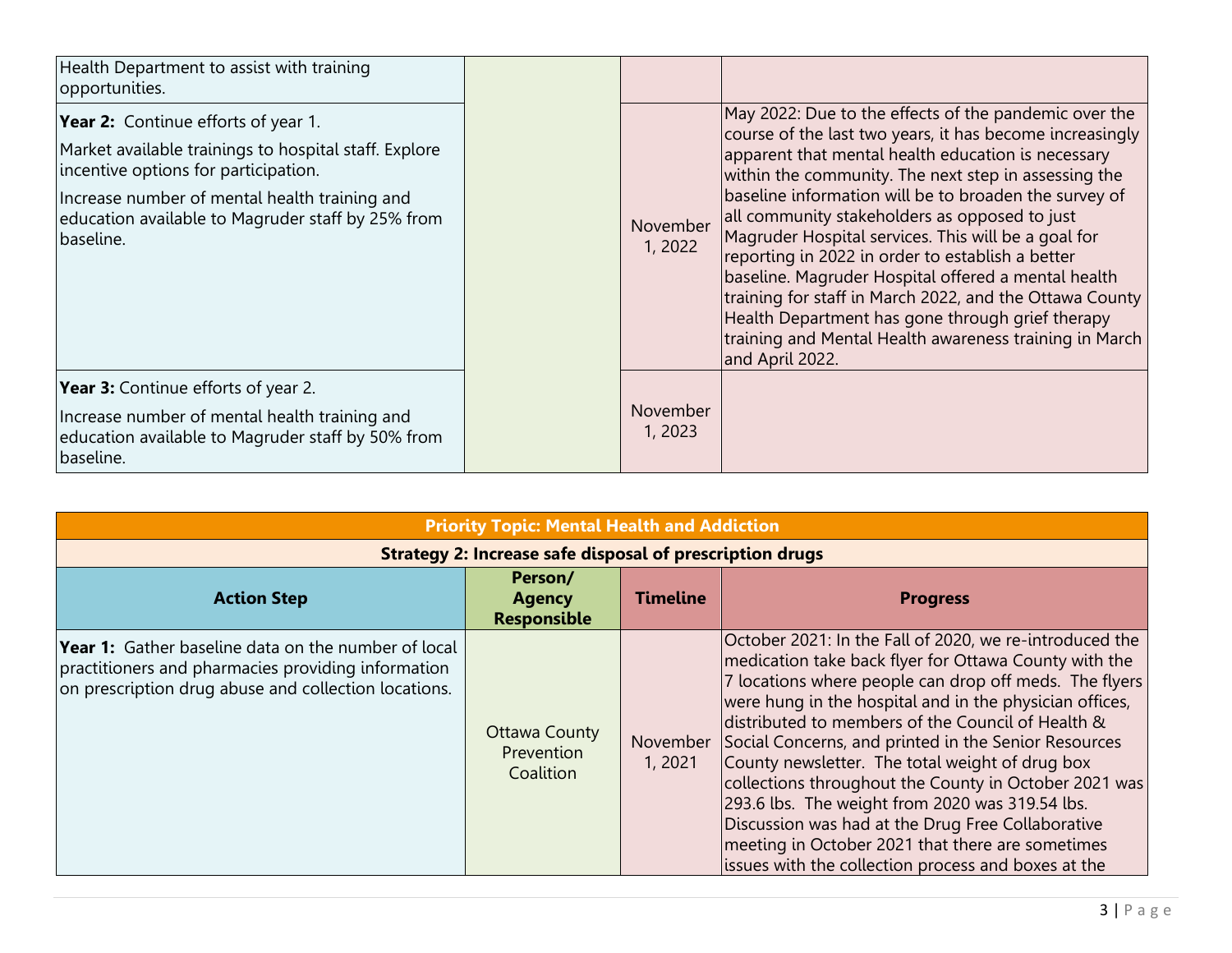|                                                                                                                                                                                                                                                                                       |                     | various locations. They would like to see the county<br>move toward the individual disposal bags such as the<br>Deterra Drug Deactivation System. The mental health<br>board, Magruder and other agencies will collaborate on<br>acquiring the bags and contact Senior Resources,<br>pharmacies and physician offices etc. to make those<br>bags available. Approximately 17 signs were put out<br>throughout the county indicating the medication take<br>back locations in Ottawa County<br>2021 Overdose deaths: 6 overdose deaths                                                                                                                        |
|---------------------------------------------------------------------------------------------------------------------------------------------------------------------------------------------------------------------------------------------------------------------------------------|---------------------|--------------------------------------------------------------------------------------------------------------------------------------------------------------------------------------------------------------------------------------------------------------------------------------------------------------------------------------------------------------------------------------------------------------------------------------------------------------------------------------------------------------------------------------------------------------------------------------------------------------------------------------------------------------|
| Year 2: Increase the number of local practitioners<br>and pharmacies providing information on<br>prescription drug abuse and collection locations by<br>25%.<br>Promote the use of dissolvable prescription bags<br>(i.e., Deterra) and provide education regarding safe<br>disposal. | November<br>1, 2022 | May 2022: Health Department is looking to purchase<br>additional Deterra bags and distribute through the<br>newly formed Ottawa County Prevention Coalition. A<br>press release regarding Drug Takeback Day (April 30,<br>2022) was sent to the media promoting these activities<br>to increase the awareness of drug collection and<br>proper disposal. The Ottawa County Health<br>Department is in the process of establishing the Drug<br>Overdose and Suicide Fatality Review Board according<br>to the recently passed law in September 2021 and is<br>looking to meet by the end of year. Currently,<br>Magruder Retail Pharmacy has 46 Deterra bags. |
| Year 3: Continue efforts of years 1 and 2.<br>Increase the number of local practitioners and<br>pharmacies providing information on prescription<br>drug abuse and collection locations by 50%.                                                                                       | November<br>1,2023  |                                                                                                                                                                                                                                                                                                                                                                                                                                                                                                                                                                                                                                                              |

| <b>Priority Topic: Mental Health and Addiction</b>                                                                                            |                                                |                 |                                                                                                                                                                                                                                 |  |
|-----------------------------------------------------------------------------------------------------------------------------------------------|------------------------------------------------|-----------------|---------------------------------------------------------------------------------------------------------------------------------------------------------------------------------------------------------------------------------|--|
|                                                                                                                                               |                                                |                 | Strategy 3: Support and enhance mentoring and socialization programs within Ottawa County                                                                                                                                       |  |
| <b>Action Step</b>                                                                                                                            | Person/<br><b>Agency</b><br><b>Responsible</b> | <b>Timeline</b> | <b>Progress</b>                                                                                                                                                                                                                 |  |
| <b>Year 1:</b> Work with local organizations to determine<br>the baseline number of mentoring and socialization<br>programs in Ottawa County. | <b>Council of Health</b><br>& Social Concerns  | 1, 2021         | October 2021: An informal survey of members of the<br>November   Council of Health & Social Concerns revealed that<br>there are youth initiatives aimed at mentoring and<br>socialization through the Juvenile Court, Ticket to |  |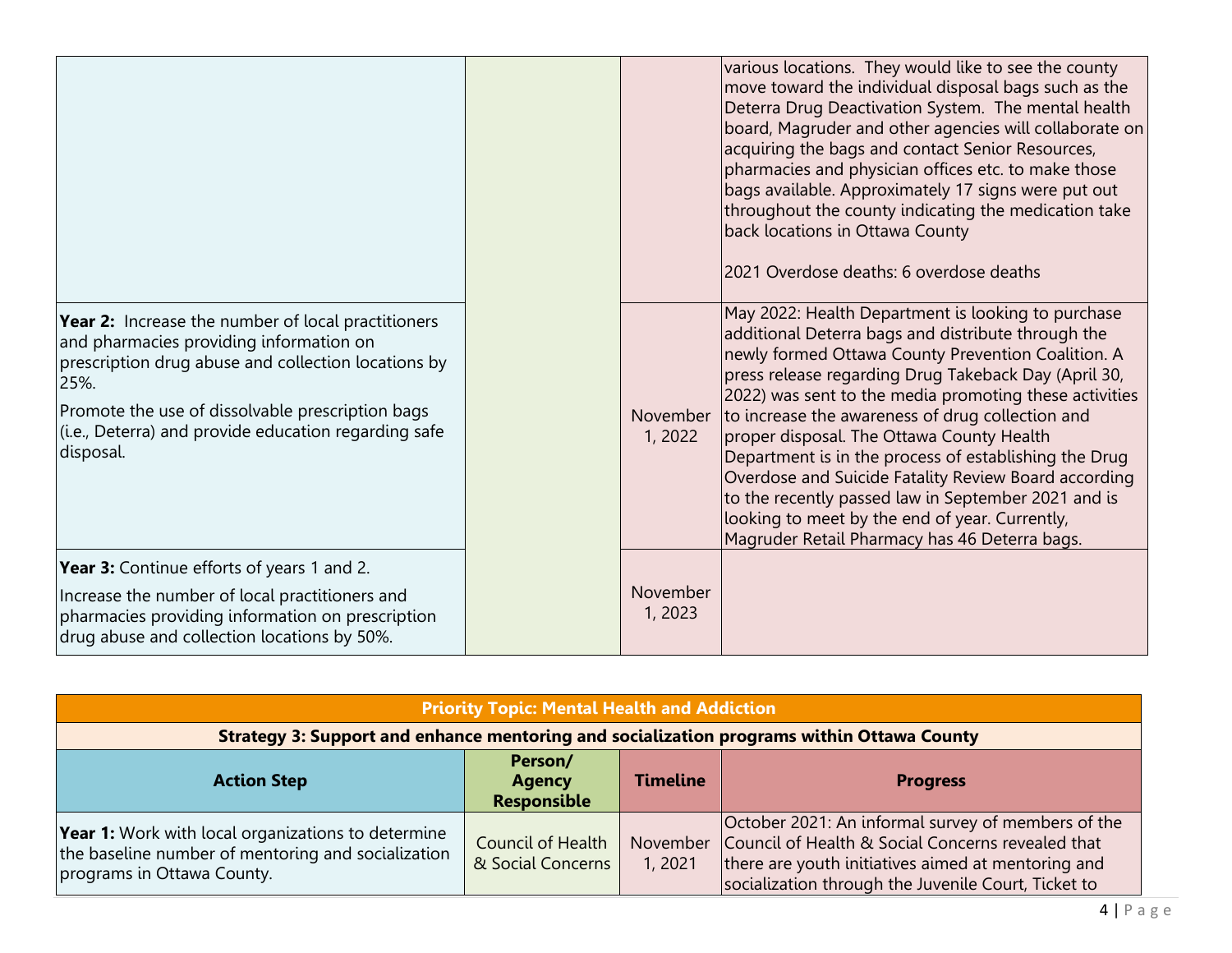| Work with local organizations to perform a gap<br>analysis regarding current programming and the<br>need/interest for additional programming.                                                                                                                                                                                                                                                                                                                                                                                                                                                                                                                                  |                     | Success, 4H, Scouting, various mental health agency<br>prevention programs and TNT Mentoring. These<br>organizations are part of the health and social<br>concerns group and regularly collaborate to develop<br>youth initiatives as well as to promote them in the<br>communities around Ottawa County.<br>Beginning in 2021, Magruder staff, as part of the<br>requirement for community involvement, providing<br>volunteer hours in Ottawa County and many worked<br>with organizations that serve the youth of Ottawa<br>County. |
|--------------------------------------------------------------------------------------------------------------------------------------------------------------------------------------------------------------------------------------------------------------------------------------------------------------------------------------------------------------------------------------------------------------------------------------------------------------------------------------------------------------------------------------------------------------------------------------------------------------------------------------------------------------------------------|---------------------|----------------------------------------------------------------------------------------------------------------------------------------------------------------------------------------------------------------------------------------------------------------------------------------------------------------------------------------------------------------------------------------------------------------------------------------------------------------------------------------------------------------------------------------|
| Year 2: Research and determine feasibility of<br>community initiatives to engage residents. For<br>example:<br>Compiling and promoting low cost activities<br>within the county (ex: hospital sponsored youth<br>engagement events)<br>MyHello (a loneliness intervention that increases<br>social connectedness and reach people who are<br>alone and facing stress and anxiety)<br>Mentoring programs (ex: Ottawa County Family<br>Advocacy - TNT Mentoring Program to support<br>one-to-one relationships between adult role<br>models and youth facing personal, social, and<br>academic challenges)<br>Support and/or enhance current or additional<br>programming needs. | November<br>1, 2022 | May 2022: Recently a new 4H coordinator was hired by<br>The OSU Extension office. Gaps are going to continue<br>to be assessed in early 2022 to determine further<br>initiatives that might be needed.                                                                                                                                                                                                                                                                                                                                 |
| Year 3: Continue efforts from years 1 and 2.                                                                                                                                                                                                                                                                                                                                                                                                                                                                                                                                                                                                                                   | November<br>1, 2023 |                                                                                                                                                                                                                                                                                                                                                                                                                                                                                                                                        |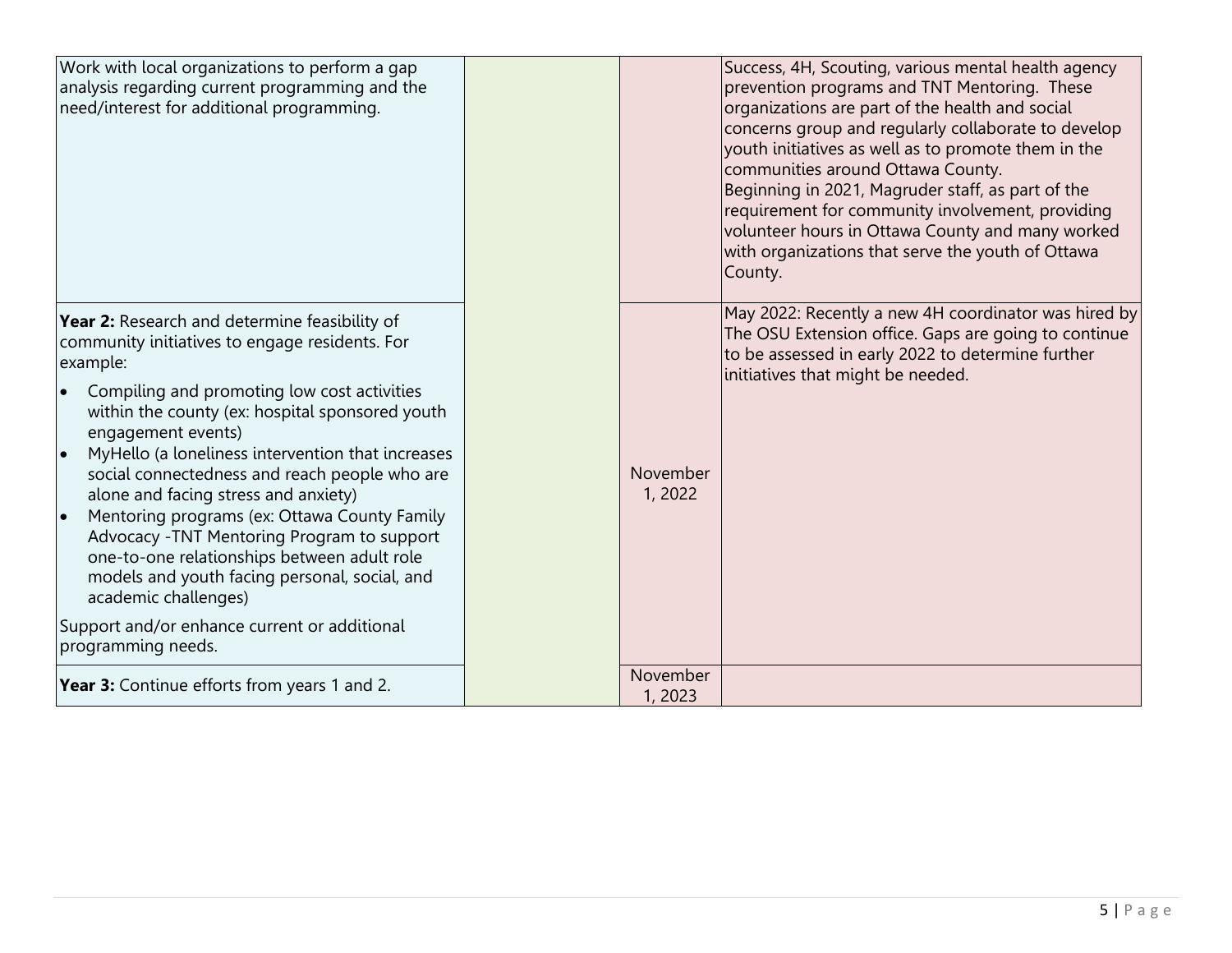### **Priority Factor: Chronic Disease**

| <b>Priority Topic: Chronic Disease</b>                                                                                                                                                                                                                                                                                                                                                                                                                                                                                                           |                                                |                     |                                                                                                                                                                                                                                                                                                                                                                                                                                                                                                                                                                                                                                                                                                                                                                                                                                                                                                                                                                                                                                                                                                                                                                                                                                                                                                                                                   |  |  |
|--------------------------------------------------------------------------------------------------------------------------------------------------------------------------------------------------------------------------------------------------------------------------------------------------------------------------------------------------------------------------------------------------------------------------------------------------------------------------------------------------------------------------------------------------|------------------------------------------------|---------------------|---------------------------------------------------------------------------------------------------------------------------------------------------------------------------------------------------------------------------------------------------------------------------------------------------------------------------------------------------------------------------------------------------------------------------------------------------------------------------------------------------------------------------------------------------------------------------------------------------------------------------------------------------------------------------------------------------------------------------------------------------------------------------------------------------------------------------------------------------------------------------------------------------------------------------------------------------------------------------------------------------------------------------------------------------------------------------------------------------------------------------------------------------------------------------------------------------------------------------------------------------------------------------------------------------------------------------------------------------|--|--|
| Strategy 1: Implement healthy food initiatives ■ √                                                                                                                                                                                                                                                                                                                                                                                                                                                                                               |                                                |                     |                                                                                                                                                                                                                                                                                                                                                                                                                                                                                                                                                                                                                                                                                                                                                                                                                                                                                                                                                                                                                                                                                                                                                                                                                                                                                                                                                   |  |  |
| <b>Action Step</b>                                                                                                                                                                                                                                                                                                                                                                                                                                                                                                                               | Person/<br><b>Agency</b><br><b>Responsible</b> | <b>Timeline</b>     | <b>Progress</b>                                                                                                                                                                                                                                                                                                                                                                                                                                                                                                                                                                                                                                                                                                                                                                                                                                                                                                                                                                                                                                                                                                                                                                                                                                                                                                                                   |  |  |
| Year 1: Obtain baseline data regarding which<br>cities, towns, school districts, churches, and<br>organizations currently have <b>community gardens</b><br>and/or farmers markets and which local food<br>pantries have fresh produce available.<br>Create and distribute a map of all available<br>farmers markets, community gardens, and food<br>pantries in Ottawa County. Update the map on an<br>annual basis.<br>Assist additional organizations in applying for<br>grants to obtain funding for a community garden<br>or farmers market. | Council of Health &<br><b>Social Concerns</b>  | November 1,<br>2021 | October 2021: In reaching out to a variety of agencies<br>and schools etc., there are several community gardens<br>that exist within a certain area or population (one at a<br>church, one through the school). There is a<br>community garden in Port Clinton where individuals<br>can rent a plot of space to garden. The Family<br>Advocacy Center started a new community garden on<br>the west end of Port Clinton. Magruder staff helped in<br>the development phase as well as with regular<br>watering of the garden. The produce was shared with<br>FAC clients and individuals in the neighborhood<br>nearby. One of the food pantries in Ottawa County is<br>eligible to get fruits and vegetables through the food<br>bank, but the produce they receive is sporadic. The<br>pay-it-forward restaurant in Port Clinton has an area<br>out front accessible to anyone where individuals with<br>gardens can bring in fruits and vegetables to share<br>with those in need. Each year Ottawa County Senior<br>Resources distributes farmers market coupons to<br>seniors in Ottawa County. Through a grant by the<br>Ottawa County Community Foundation, Magruder<br>purchased \$1,000 in farmers market coupons from<br>markets around Ottawa County and distributed them<br>at 2 community wellness events in May and August<br>2021. |  |  |
| Year 2: Continue efforts of year 1.<br>Work with local organizations to ensure food<br>pantries offer fresh produce.                                                                                                                                                                                                                                                                                                                                                                                                                             |                                                | 2022                | May 2022: FAC community gardens are continuing to<br>operate. Port Clinton City schools have created a<br>November 1, community garden in early 2022. The OSU Extension<br>have continued their health eating education<br>programs throughout the county for all ages. In<br>researching the necessary requirements for SNAP/EBT                                                                                                                                                                                                                                                                                                                                                                                                                                                                                                                                                                                                                                                                                                                                                                                                                                                                                                                                                                                                                 |  |  |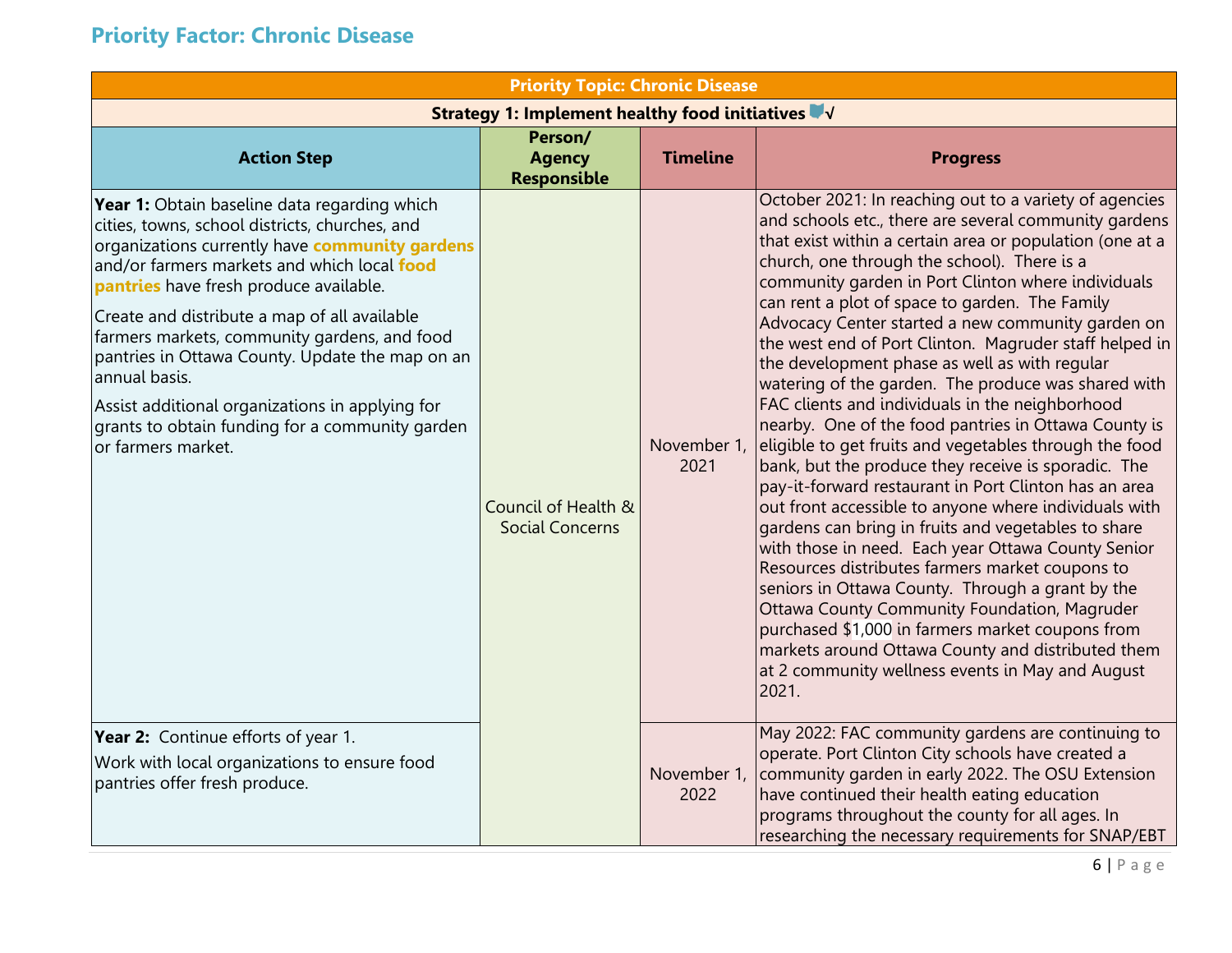| Continue to research and provide education<br>regarding the use of <b>SNAP/EBT</b> (Electronic<br><b>Benefit Transfer) at farmers' markets.</b> |                     | at farmer's markets, it has been determined for Ottawa<br>County that it is not feasible for implementation at<br>this time. |
|-------------------------------------------------------------------------------------------------------------------------------------------------|---------------------|------------------------------------------------------------------------------------------------------------------------------|
| <b>Year 3:</b> Continue efforts of years 1 and 2.                                                                                               | November 1,<br>2023 |                                                                                                                              |

| <b>Priority Topic: Chronic Disease</b>                                                                                                                                                                                                                                                                                                                                                                                                                                        |                                                                   |                     |                                                                                                                                                                                                                                                                                                                                                                                                                                                                                                                                                                                                                                                            |  |  |
|-------------------------------------------------------------------------------------------------------------------------------------------------------------------------------------------------------------------------------------------------------------------------------------------------------------------------------------------------------------------------------------------------------------------------------------------------------------------------------|-------------------------------------------------------------------|---------------------|------------------------------------------------------------------------------------------------------------------------------------------------------------------------------------------------------------------------------------------------------------------------------------------------------------------------------------------------------------------------------------------------------------------------------------------------------------------------------------------------------------------------------------------------------------------------------------------------------------------------------------------------------------|--|--|
| Strategy 2: Increase prediabetes screening and referral for treatment                                                                                                                                                                                                                                                                                                                                                                                                         |                                                                   |                     |                                                                                                                                                                                                                                                                                                                                                                                                                                                                                                                                                                                                                                                            |  |  |
| <b>Action Step</b>                                                                                                                                                                                                                                                                                                                                                                                                                                                            | Person/<br><b>Agency</b><br>Responsible                           | <b>Timeline</b>     | <b>Progress</b>                                                                                                                                                                                                                                                                                                                                                                                                                                                                                                                                                                                                                                            |  |  |
| Year 1: Complete provider training and education<br>to raise awareness of prediabetes screening,<br>identification and referral to appropriate<br>programing (i.e., Diabetes Program [DPP]) through<br>dissemination of evidence based prediabetes<br>screening using risk assessment tool (CDC or ADA)<br>Obtain baseline data of Magruder employees and<br>MMG patients to determine eligibility for the<br>program to trial CDC DPP.<br>Begin enrollment of pilot program. | Magruder<br>Hospital/Ottawa<br><b>County Health</b><br>Department | November 1,<br>2021 | October 2021: The Magruder Nutrition Department<br>has met with providers over the last year and a half to<br>share pre-diabetes screening tools and to discuss the<br>need for patient education to stop the progression to<br>Type 2 Diabetes. They are also completing the steps<br>necessary to become a National Diabetes Prevention<br>Program provider. They are piloting the program with<br>a small group of individuals who have completed the<br>Pre-Diabetes Screening tool. This program helps<br>those at risk for Type 2 Diabetes to participate in<br>evidence-based lifestyle change programs to reduce<br>their risk of Type 2 Diabetes. |  |  |
| Year 2: Continue efforts of year 1.<br>Promote DPP (once lifestyle coaching training<br>completed) in the community.<br>Determine feasibility of virtual options for DPP<br>sessions for community participants.<br>Monitor Hospital DPP participants for 5% weight<br>loss, 150 minutes physical activity weekly - via<br>lifestyle interventions including healthy food<br>choices and physical activity.                                                                   |                                                                   | November 1,<br>2022 | May 2022: Health Department offers 60+ clinics and<br>currently offers blood sugar testing. Many employers<br>in our area offer incentivized practices of blood<br>screening for insurance purposes.                                                                                                                                                                                                                                                                                                                                                                                                                                                       |  |  |
| Year 3: Continue efforts of years 1 and 2.<br>Begin conducting DPP for community members.                                                                                                                                                                                                                                                                                                                                                                                     |                                                                   | November 1,<br>2023 |                                                                                                                                                                                                                                                                                                                                                                                                                                                                                                                                                                                                                                                            |  |  |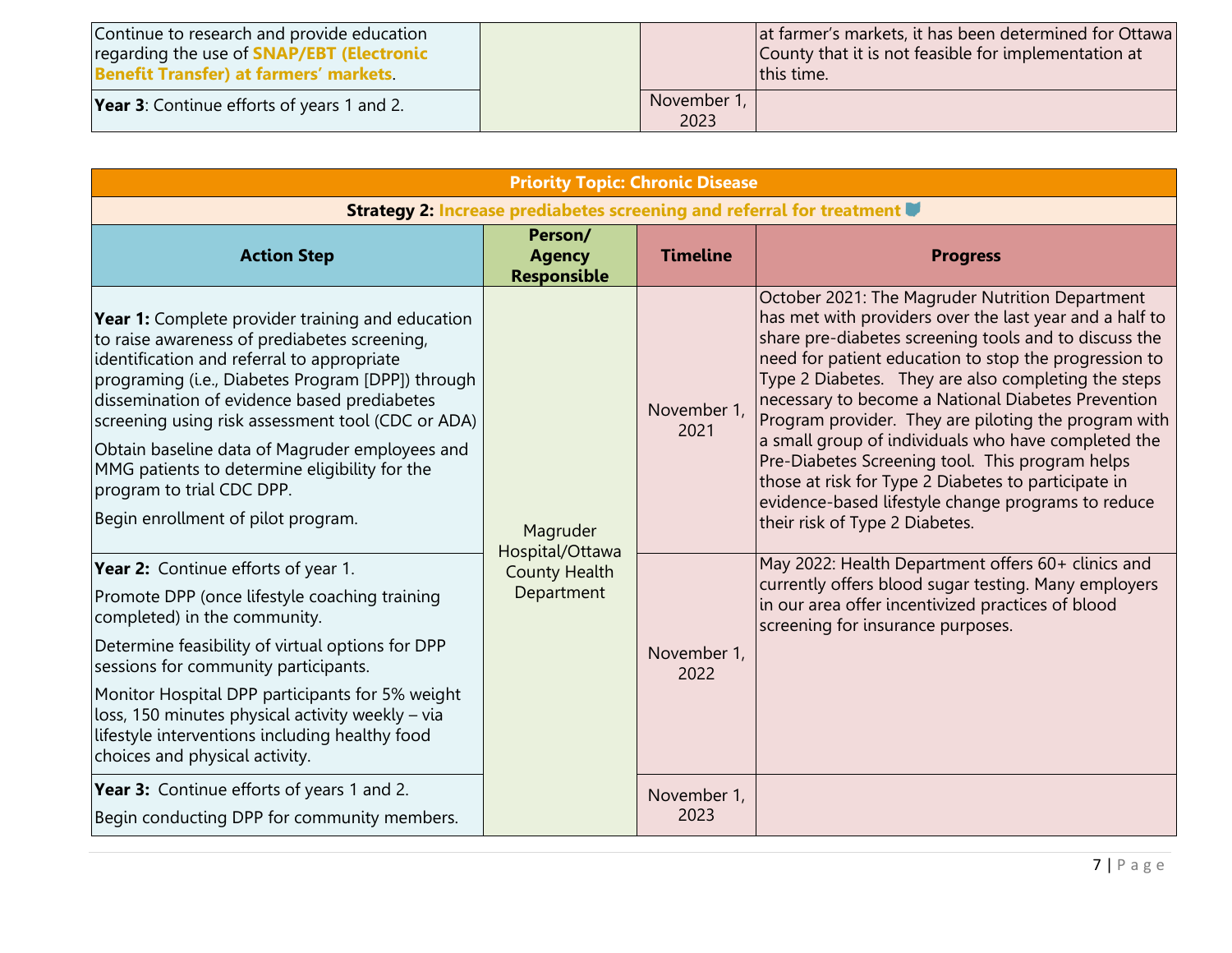| required by CDC to show maintenance with<br>lifestyle interventions, i.e., healthy food, increased<br>physical activity and behavior changes. | Measure post-program efficacy with a goal of 5-<br>7% weight loss from baseline, 150 minutes per<br>week of physical activity for program participants;<br>at end of program using continual tracking of data |  |  |  |
|-----------------------------------------------------------------------------------------------------------------------------------------------|---------------------------------------------------------------------------------------------------------------------------------------------------------------------------------------------------------------|--|--|--|
|-----------------------------------------------------------------------------------------------------------------------------------------------|---------------------------------------------------------------------------------------------------------------------------------------------------------------------------------------------------------------|--|--|--|

| <b>Priority Topic: Chronic Disease</b>                                                                                                                                                                                                                                                                                                                                                                                                                                                                           |                                                                   |                     |                                                                                                                                                                                                                                                                                                                                                                                                                                                                                                                                                                                                                                                                                                                                                                                                                                                                                                                                                                                                                                                                                                                                                                                                                                                                                                           |  |  |
|------------------------------------------------------------------------------------------------------------------------------------------------------------------------------------------------------------------------------------------------------------------------------------------------------------------------------------------------------------------------------------------------------------------------------------------------------------------------------------------------------------------|-------------------------------------------------------------------|---------------------|-----------------------------------------------------------------------------------------------------------------------------------------------------------------------------------------------------------------------------------------------------------------------------------------------------------------------------------------------------------------------------------------------------------------------------------------------------------------------------------------------------------------------------------------------------------------------------------------------------------------------------------------------------------------------------------------------------------------------------------------------------------------------------------------------------------------------------------------------------------------------------------------------------------------------------------------------------------------------------------------------------------------------------------------------------------------------------------------------------------------------------------------------------------------------------------------------------------------------------------------------------------------------------------------------------------|--|--|
| <b>Strategy 3: Hypertension screening and follow up</b>                                                                                                                                                                                                                                                                                                                                                                                                                                                          |                                                                   |                     |                                                                                                                                                                                                                                                                                                                                                                                                                                                                                                                                                                                                                                                                                                                                                                                                                                                                                                                                                                                                                                                                                                                                                                                                                                                                                                           |  |  |
| <b>Action Step</b>                                                                                                                                                                                                                                                                                                                                                                                                                                                                                               | Person/<br><b>Agency</b><br><b>Responsible</b>                    | <b>Timeline</b>     | <b>Progress</b>                                                                                                                                                                                                                                                                                                                                                                                                                                                                                                                                                                                                                                                                                                                                                                                                                                                                                                                                                                                                                                                                                                                                                                                                                                                                                           |  |  |
| Year 1: Administer hypertension screening at<br>hospital and community health events and at<br>MMG physician offices. Promote and market<br>free/reduced cost screening events within the<br>county (health fairs, hospital screening events etc.)<br>Develop a campaign to encourage screening<br>participants and MMG patients to Know Your<br>Numbers (blood pressure, cholesterol, etc.) and<br>the signs and symptoms of heart disease.<br>Educate local providers about the Know Your<br>Numbers campaign. | Magruder<br>Hospital/Ottawa<br><b>County Health</b><br>Department | November 1,<br>2021 | October 2021: In April of 2021, Magruder re-started<br>our monthly lab screening that had been suspended<br>when COVID began. Each month 40+ individuals have<br>their blood pressure and lab work checked (fasting<br>blood sugar, lipid profile etc.). At the same time we<br>began trialing a Know Your Numbers program where<br>participants are asked if they would like to talk to a<br>nurse about their results. Between 54% and 87% of<br>those who said they wanted to talk with the nurse<br>about their numbers did participate in those<br>conversations with the nurse. However, on average,<br>only one person per month is interested in additional<br>follow up with a nurse about their numbers and<br>overall health. The nurse has noted that most<br>individuals who have the lab work done have a<br>primary care provider. We would like to expand the<br>lab screening and Know Your Numbers program to<br>those in the community who may not have insurance<br>and/or a primary care provider (seasonal employees,<br>small business employees etc.).<br>For June-December 2021 there were 89 total people<br>who consented to the Know your Numbers education:<br>56 individuals went through the education. 9 people<br>started the discussion but then declinced the service, |  |  |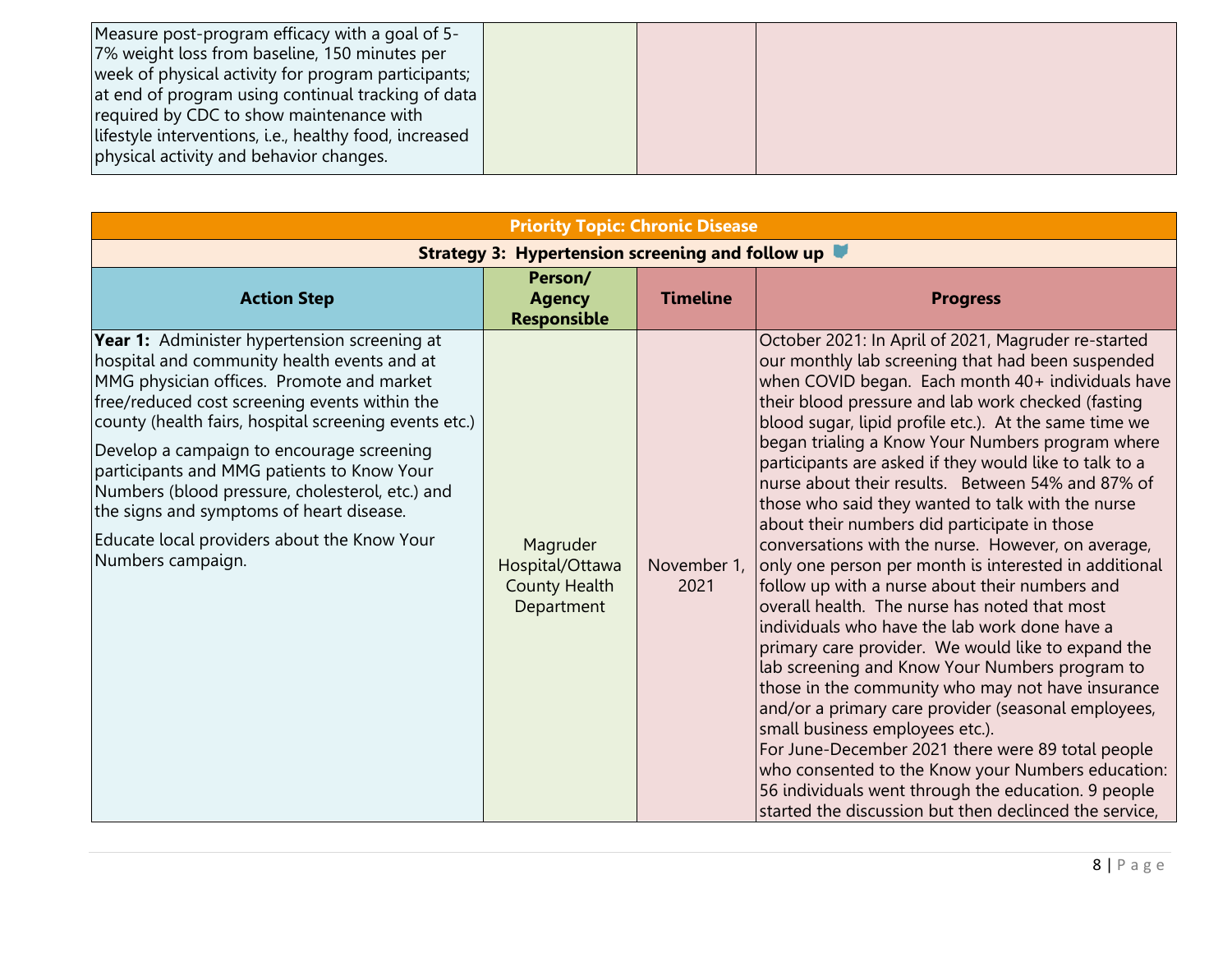|                                                                                                                                                                                                                                                                                 |                     | and 24 people did not respond to calls that were<br>made.                                                                                                                                                                                                                                                            |
|---------------------------------------------------------------------------------------------------------------------------------------------------------------------------------------------------------------------------------------------------------------------------------|---------------------|----------------------------------------------------------------------------------------------------------------------------------------------------------------------------------------------------------------------------------------------------------------------------------------------------------------------|
| <b>Year 2:</b> Continue efforts of year 1.<br>Increase the number of participants in the Know<br>Your Numbers campaign by 25% from year 1.<br>Increase the number of supplemental offerings to<br>participants (lab, pharmacy, diabetes prevention,<br>find a physician, etc.). | November 1,<br>2022 | May 2022: Health Department offers 60+ clinics to<br>monitor blood pressures and blood sugar of all those<br>who attend. Magruder started a "Know your numbers"<br>program to increase the awareness of individuals<br>health indicators. Other various events provide<br>opportunities for hypertension prevention. |
| Year 3: Continue efforts from years 1 and 2.<br>Increase the number of participants in the Know<br>Your Numbers campaign by 50% from year 1.                                                                                                                                    | November 1,<br>2023 |                                                                                                                                                                                                                                                                                                                      |

| <b>Priority Topic: Chronic Disease</b>                                                                                                                                                                                                                                                                                                                                                     |                                               |                     |                                                                                                                                                                                                                                                                                                                                                                                                                                                                                                                                                                                                                                                        |  |  |  |
|--------------------------------------------------------------------------------------------------------------------------------------------------------------------------------------------------------------------------------------------------------------------------------------------------------------------------------------------------------------------------------------------|-----------------------------------------------|---------------------|--------------------------------------------------------------------------------------------------------------------------------------------------------------------------------------------------------------------------------------------------------------------------------------------------------------------------------------------------------------------------------------------------------------------------------------------------------------------------------------------------------------------------------------------------------------------------------------------------------------------------------------------------------|--|--|--|
| Strategy 4: Community-wide wellness campaign                                                                                                                                                                                                                                                                                                                                               |                                               |                     |                                                                                                                                                                                                                                                                                                                                                                                                                                                                                                                                                                                                                                                        |  |  |  |
| <b>Action Step</b>                                                                                                                                                                                                                                                                                                                                                                         | Person/<br><b>Agency</b><br>Responsible       | <b>Timeline</b>     | <b>Progress</b>                                                                                                                                                                                                                                                                                                                                                                                                                                                                                                                                                                                                                                        |  |  |  |
| <b>Year 1:</b> Collaborate with local organizations, for<br>example, OSU Extension, to create a community-<br>wide wellness campaign.<br>Establish a campaign and identify strategies to<br>implement unified wellness initiatives and<br>messaging within the county (ex: nutrition, self-<br>care, physical activity, etc.).<br>Determine campaign goals, objectives, and<br>strategies. | Council of Health &<br><b>Social Concerns</b> | November 1,<br>2021 | October 2021: The Ohio State University Extension<br>offers a free wellness challenge two times a year to<br>anyone in Ottawa County. The challenges include<br>simple steps individuals can take to help improve their<br>physical fitness, healthy eating and stress<br>management. The wellness challenge usually involves<br>a simple pre- and post-test to determine any gain in<br>knowledge and implementation of new healthy<br>habits. We do not have access to the numbers and<br>data at this time, but believe this challenge serves the<br>community well and we would be happy to help<br>expand the reach of the program in the future. |  |  |  |
| Year 2: Continue efforts from year 1.<br>Implement campaign. Participants will increase<br>physical activity or fruit/vegetable intake by 25%<br>at end of campaign.                                                                                                                                                                                                                       |                                               | November 1,<br>2022 | May 2022: Reached out to Katie from OSU Extension<br>office to provide data and progress report. Katie<br>indicated that this information is currently a statewide<br>program and may take some time to pull specific<br>county data. Will report additional progress next<br>quarter.                                                                                                                                                                                                                                                                                                                                                                 |  |  |  |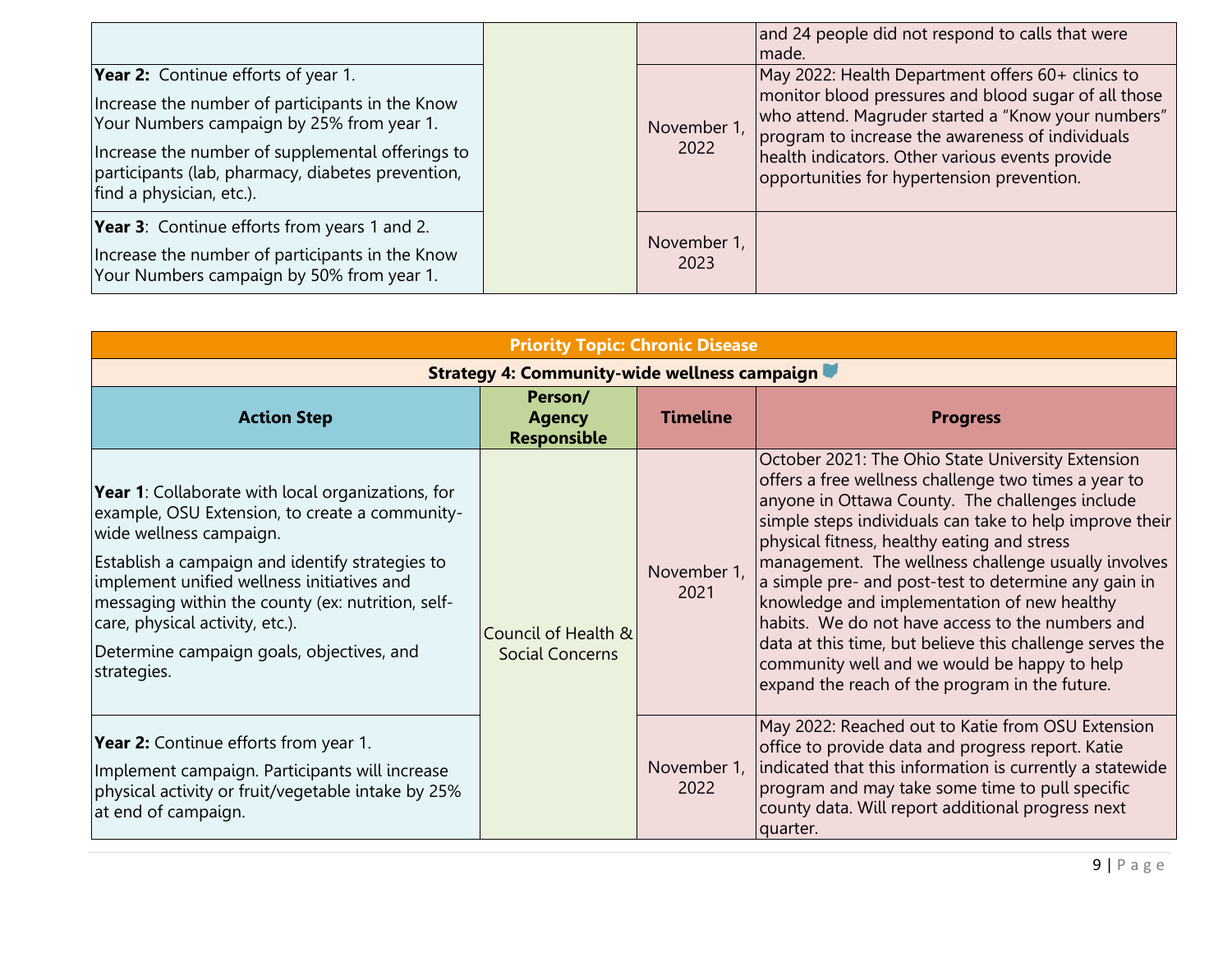| <b>Year 3:</b> Continue efforts from years 1 and 2.<br>Review campaign goals, objectives, and strategies.                                       | November 1, |  |
|-------------------------------------------------------------------------------------------------------------------------------------------------|-------------|--|
| Increase number of participants by 25%.<br>Participants will increase physical activity or<br>fruit/vegetable intake by 25% at end of campaign. | 2023        |  |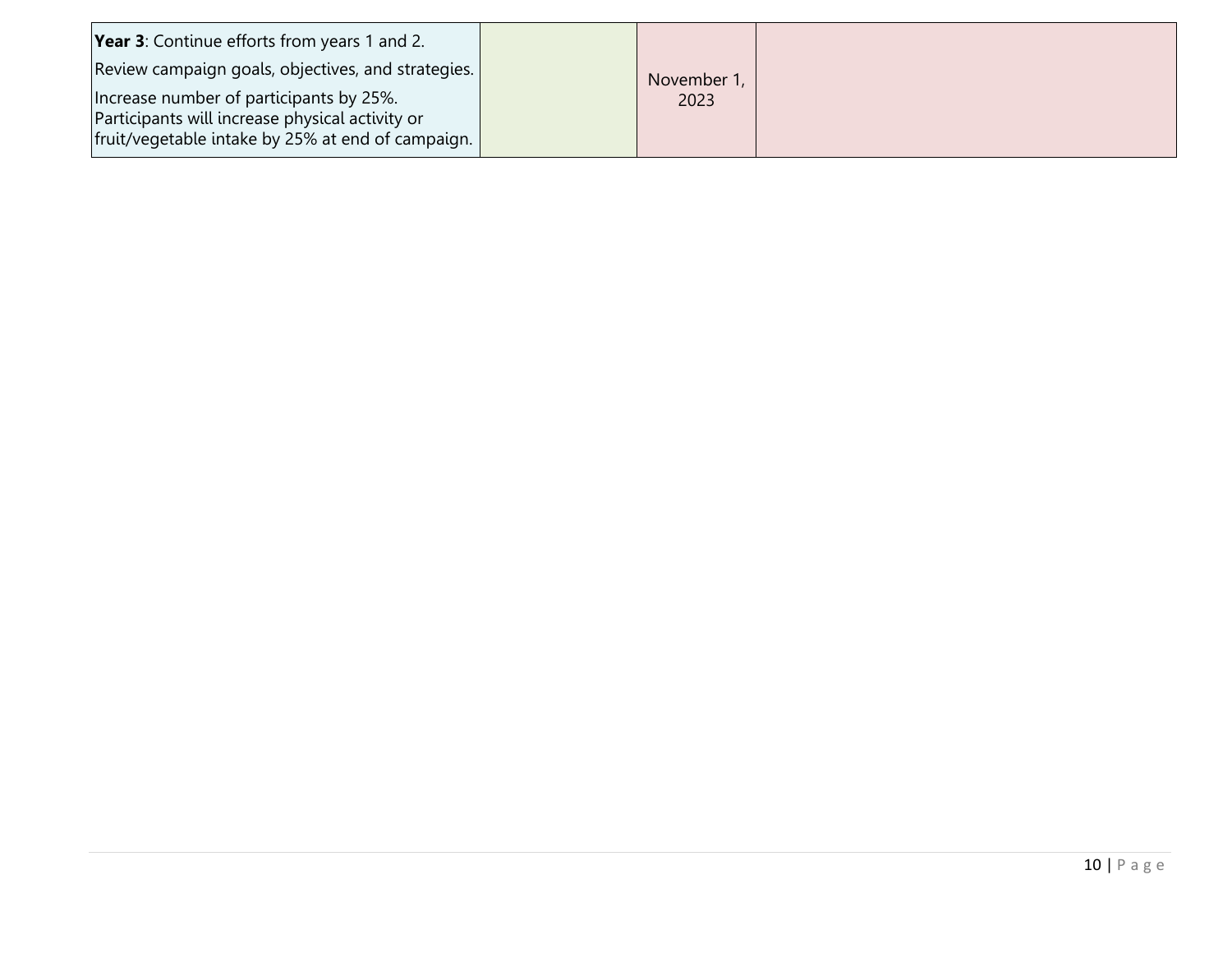### **Priority Factor: Access to Care**

| <b>Priority Factor: Access to Care</b>                                                                                                                                                                                                                                                                                                                                                                                                                      |                                                |                     |                                                                                                                                                                                                                                                                                                                                                                                                                                                                                                                                                                                                                                                                                                                                                                                                                                                                                                                                                                                                                                                                                                                                                                                                                                                                                                                                                                                                                                                                                                              |  |  |
|-------------------------------------------------------------------------------------------------------------------------------------------------------------------------------------------------------------------------------------------------------------------------------------------------------------------------------------------------------------------------------------------------------------------------------------------------------------|------------------------------------------------|---------------------|--------------------------------------------------------------------------------------------------------------------------------------------------------------------------------------------------------------------------------------------------------------------------------------------------------------------------------------------------------------------------------------------------------------------------------------------------------------------------------------------------------------------------------------------------------------------------------------------------------------------------------------------------------------------------------------------------------------------------------------------------------------------------------------------------------------------------------------------------------------------------------------------------------------------------------------------------------------------------------------------------------------------------------------------------------------------------------------------------------------------------------------------------------------------------------------------------------------------------------------------------------------------------------------------------------------------------------------------------------------------------------------------------------------------------------------------------------------------------------------------------------------|--|--|
| Strategy 1: Health insurance enrollment outreach and support √                                                                                                                                                                                                                                                                                                                                                                                              |                                                |                     |                                                                                                                                                                                                                                                                                                                                                                                                                                                                                                                                                                                                                                                                                                                                                                                                                                                                                                                                                                                                                                                                                                                                                                                                                                                                                                                                                                                                                                                                                                              |  |  |
| <b>Action Step</b>                                                                                                                                                                                                                                                                                                                                                                                                                                          | Person/<br><b>Agency</b><br><b>Responsible</b> | <b>Timeline</b>     | <b>Progress</b>                                                                                                                                                                                                                                                                                                                                                                                                                                                                                                                                                                                                                                                                                                                                                                                                                                                                                                                                                                                                                                                                                                                                                                                                                                                                                                                                                                                                                                                                                              |  |  |
| Year 1: Research resources available to assist<br>consumers navigate the Health Insurance<br>Marketplace and enroll uninsured residents.<br>Determine outreach methods (i.e., social media<br>campaigns, school-based efforts, community<br>events, health care settings, etc.).<br>Develop educational materials targeting those<br>most likely to be uninsured. Include information<br>regarding what is included in plans and the value<br>of insurance. | Magruder Hospital                              | November 1,<br>2021 | October 2021: At one point there was a Navigator that<br>served Ottawa County residents in helping to navigate<br>Marketplace and Medicaid education and enrollment,<br>but there has not been one for a couple of years. In<br>August 2021, the Toledo/Lucas County Care Net<br>posted that they are looking for someone to fill that<br>position again and they have recently hired<br>someone. We will help share that information once<br>the person has completed training.<br>In the summer of 2021 we reached out to the vast<br>majority of insurance companies in Ottawa County to<br>see who offered Medicare Supplement and Advantage<br>Plans as well as Marketplace plans. In August 2021 we<br>met with the insurance agents who offer healthcare<br>linsurance to collaborate on how best to educate and<br>help community members navigate healthcare<br>insurance and pick plans that meet their needs. There<br>is one agent who helps community members navigate<br>marketplace insurance and several others who help<br>with Medicare open enrollment. For over 5 years,<br>Magruder has had OSHIIP volunteers to help<br>community members during open enrollment and<br>when they are new to Medicare. They also provide<br>education in the community to help people<br>understand the basics of insurance. Magruder also<br>has a staff person who is able to help individuals find<br>a Magruder provider and can help make sure they find<br>a provider who takes their insurance. |  |  |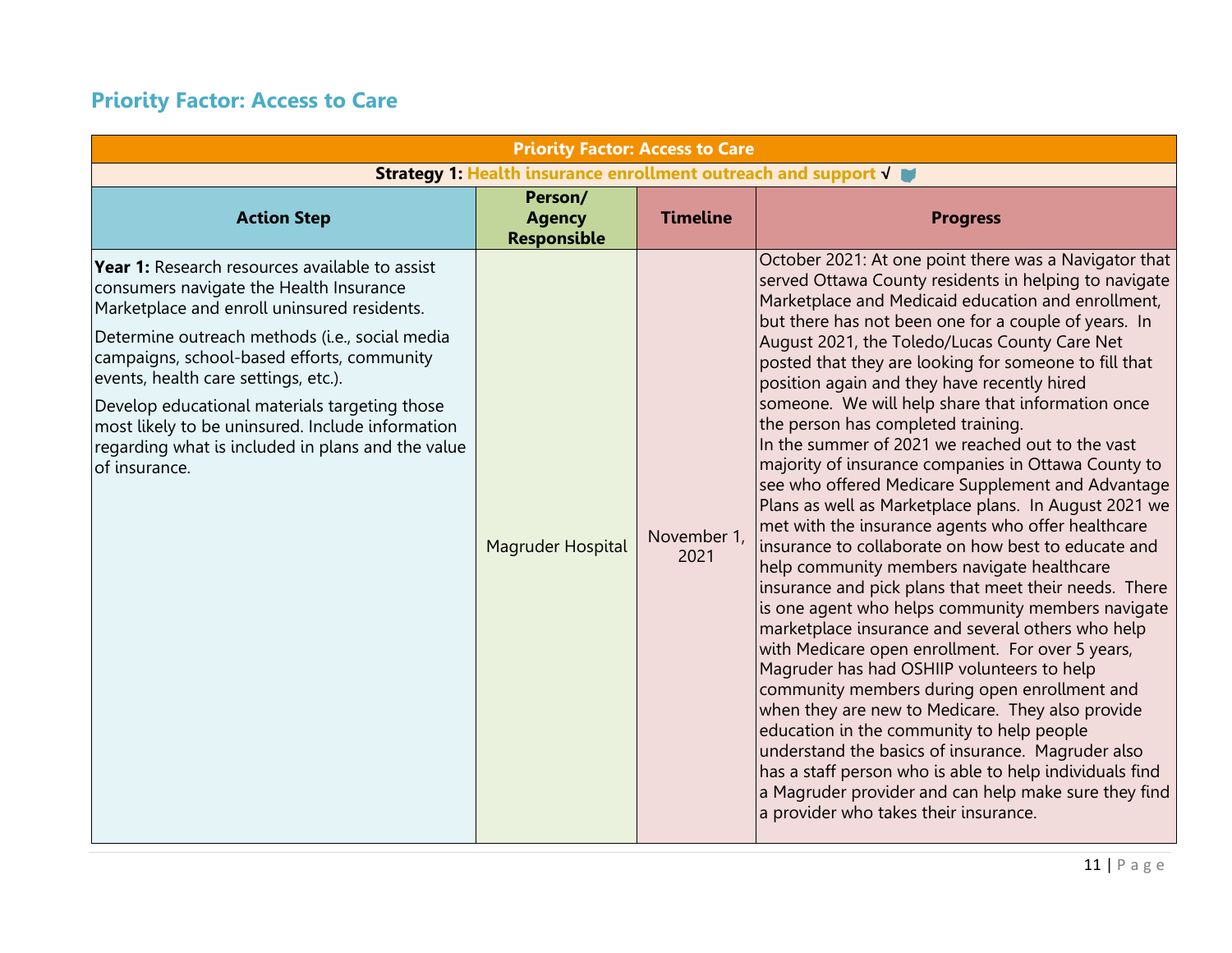| Year 2: Continue efforts from year 1.               | November 1,<br>2022 | May 2022: In 2021 there were 5 public presentation<br>about Medicare that were completed by Magruder<br>Hospital (zoom, senior center, senior living, Kiwanis,<br>etc.). Magruder Hospital also met with 63 people one<br>on one to go over their Medicare plans and helped to<br>compare plans for 2022 during open enrollment. In<br>November, Lucas County CareNet hired a Navigator to<br>help individuals look at Medicaid & Marketplace<br>Insurance options and flyers and social media posts<br>were made in November 2021. |
|-----------------------------------------------------|---------------------|-------------------------------------------------------------------------------------------------------------------------------------------------------------------------------------------------------------------------------------------------------------------------------------------------------------------------------------------------------------------------------------------------------------------------------------------------------------------------------------------------------------------------------------|
| <b>Year 3:</b> Continue efforts from years 1 and 2. | November 1,<br>2023 |                                                                                                                                                                                                                                                                                                                                                                                                                                                                                                                                     |